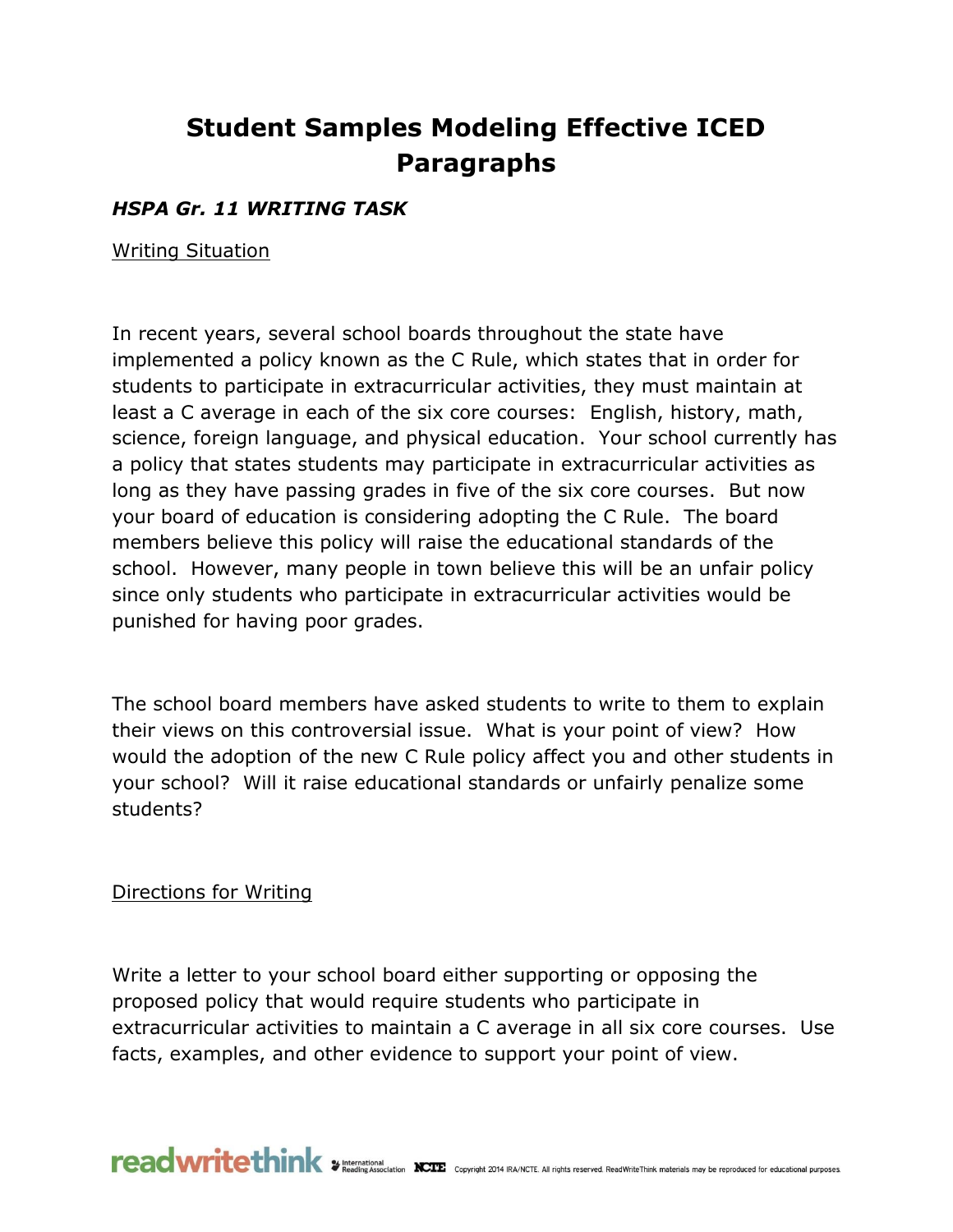Sample Topic: The HSPA Junior Prompt on the C rule

Student Thesis: The C rule would be an effective policy if implemented because it motivates students to work hard for their grades so they can participate in sports/clubs, helps students achieve their goal of going college, and raises educational standards.

Student Body Paragraph #1

I – The C rule would encourage students to earn better grades so they can play sports or take part in clubs.

C – At least 60% of students in Liberty are athletes or are active in clubs. As a member of the basketball team, I know that if I were told that I could not play because I had a D in Math I would definitely try harder in class.

E – Since my sport is important to me, I would do everything within my power to pass. I would ask the teacher or help, make-up any missing assignments and even stay-after if it meant I could have more playing time on the court.

D – Most motivated students would do the same. The C rule would promote students to focus on their grades so they could participate in what they love.

#### **Student Literary Model of Effective ICED Paragraph**

Sample Topic: After reading Arthur Miller's The Crucible as well as his article on "Tragedy and the Common Man", consider the following prompt. While many critics maintain that a true tragic hero cannot exist in modern plays, Miller believes that, despite the fact Proctor is a common man, he is a tragic hero and the play is a tragedy. Examine the qualifications of a classic tragedy and justify Proctor as a tragic hero.

Student Thesis: John Proctor's stubborn nature causes his downfall which allows him to fight for his dignity, making him a true tragic hero.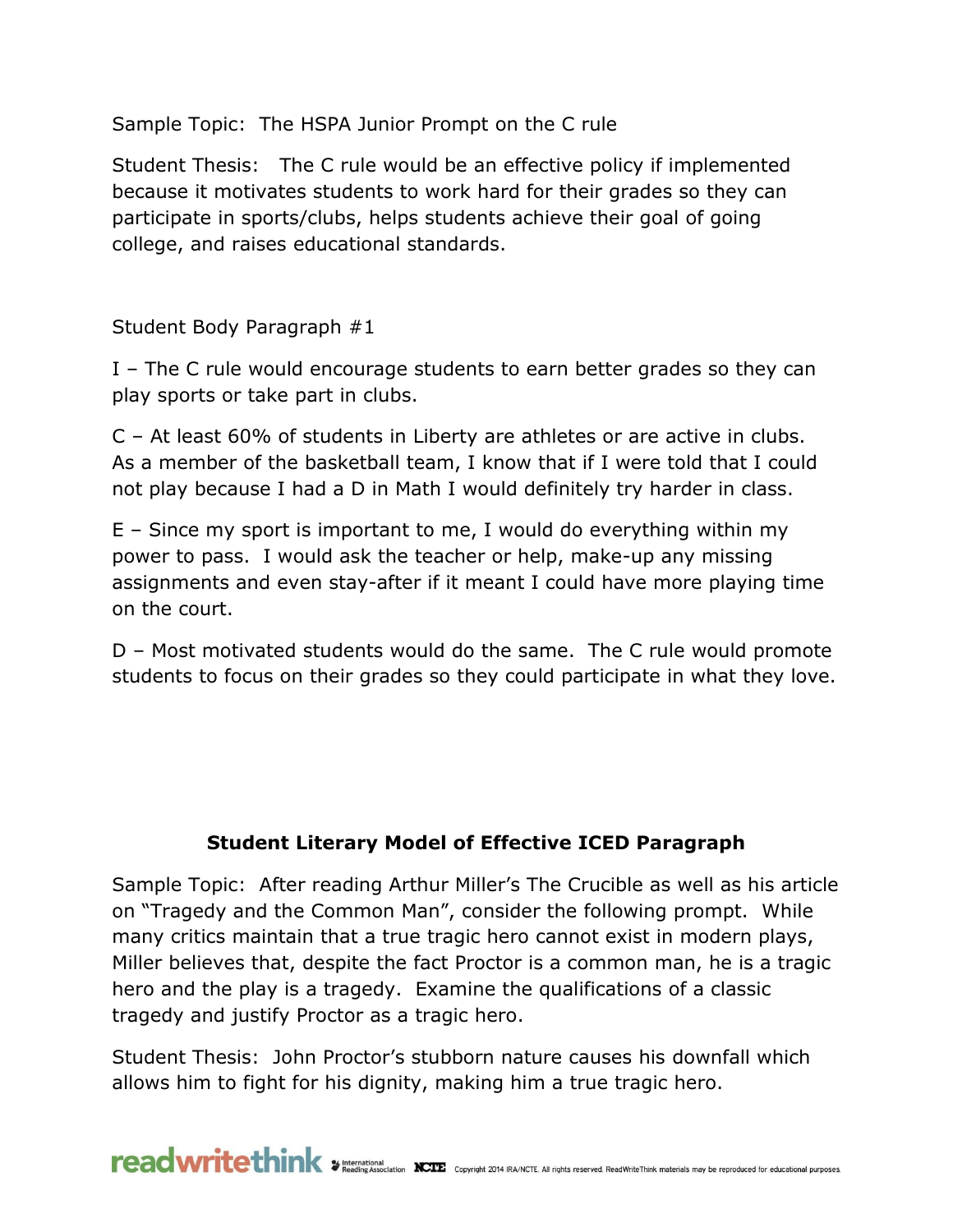Student Body Paragraph #1

I – As a criteria for a classical tragic hero, Proctor's inflexible disposition is the tragic flaw that contributes to his downfall.

C – "If the girl is a saint now, I think it is not easy to prove she's a fraud…I will think on it (Miller 1237).

E – Here Proctor first illustrates his stubbornness in refusing to go to Abigail as Elizabeth has asked. Her request is simple and straightforward but Proctor's pride and inflexibility leads him to do nothing. This is the cause of most of the conflict in the rest of the play.

D – Because of Proctor's flaw of obstinacy, Abigail calls Elizabeth out for a witch, which in turn, brings about Proctor's arrest and subsequent death.

## **College Sample of ICED**

Sample Topic**:** American education is unique as it provides free education for twelve years for all citizens regardless of race, class or religion yet, it is always being reformed with such new ideas as merit pay, No Child Left Behind, and high stakes testing (HSPA, SAT, GRE, LSAT, MCAT, etc.). With all this attention paid to education – what does it mean to be "educated" in America today? What is the purpose of education as a whole? Is American education accomplishing this purpose? Why or why not? The content of the essay should reflect *inquiry* – that is you are exploring questions of intellectual interest based on the preceding prompts. Drawing from the readings in *Rereading America*, your personal educational history and class discussion, explore the role education plays in American society. The essay should be an attempt to make sense of the information and opinions that are available on the topic in order to give the reader a framework for thinking more carefully about the issue you are illuminating.